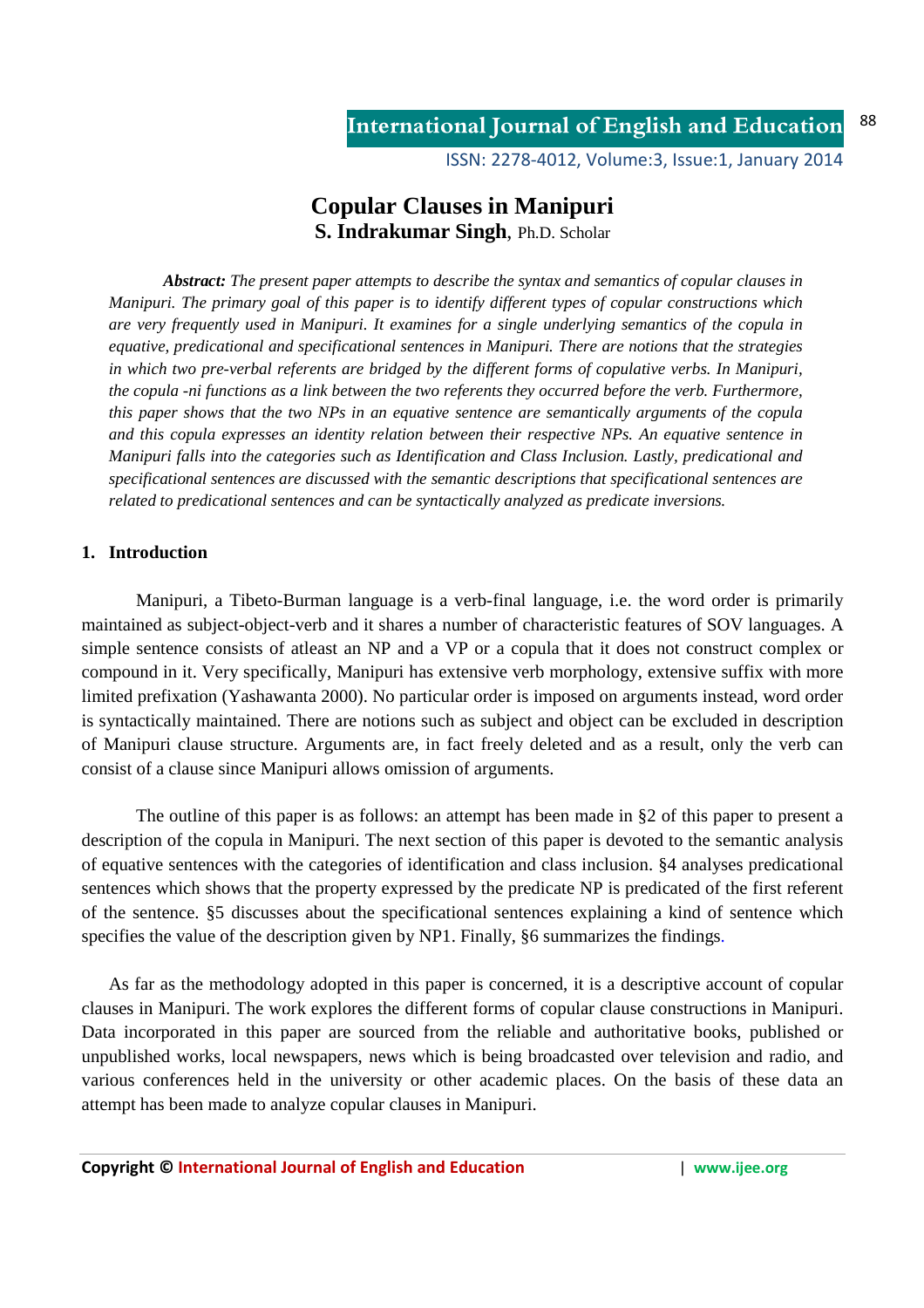## **2. Copula**

Copula is not restricted to the verb class. The term "copula" (COP), as a constituent of a copular construction, has been used in typological studies to refer to any morpheme (affix, particle or verb) that links or "couples" a subject with a copula complement in a "family" of constructions, collectively often referred to as "predicate nominal constructions" (Payne 1997). The typological studies across languages have listed four different kinds of copula, such as a verb, a pronoun, an invariant particle or a derivational operation that changes a noun to a verb. World languages have clauses that express functions like equivalence, predication, specification, location, existence and kinship relation.

 In copular clause constructions, Manipuri makes use of copula -*ni*. The copula -*ni* has its variant phonological representations, i.e. the allomorphs of -*ni* which are frequently used in copular clauses are -*no, -ne, -ro~-lo* and *-rə~-lə*. The copula -*ni* along with its variant representations are illustrated by the following examples.

- $1(a)$ . kumar ojani kumar oja-ni Kumar teacher-COP 'Kumar is a teacher'.
- (b). məhak mihatpəne məhak mihatpə-ne he murderer-COP 'He is a murderer'.
- (c). nəŋ kənano nəŋ kəna-no you who-Cop 'Who are you'?
- (d). məhak ramlə məhak ram-lə he Ram-COP 'Is he Ram'?
- (e). mədu ləiro mədu ləi-ro that flower-COP 'Is that a flower'?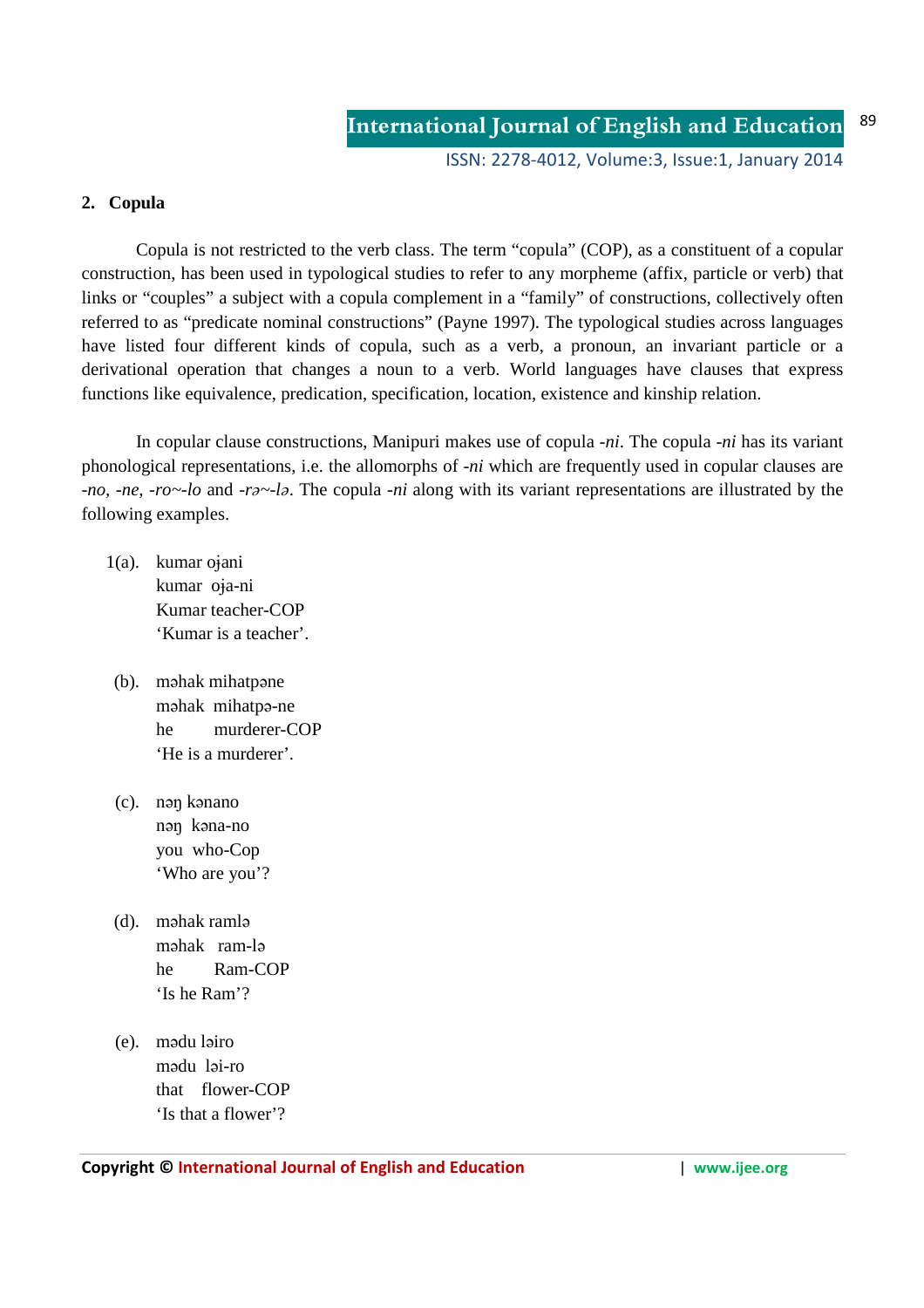The copulative variant -*no* is found to use only in wh-questions as an example revealed in the above sentence 1(c) while *-rə~-lə* and *-ro~-lo* are found to use only in yes/no-questions as in the above sentences (d) and (e).

## **3. Equative sentences**

An equative sentence is a term used in grammatical analysis to refer to a type of sentence where the referents of the pre-verbal and post-verbal noun phrases are in a relationship of identity (Crystal 1985). The verb which links referents may be called an equational verb (or a verb with equative function). The equative copular clause has two expressions referring to the same individual and the copular clause establishes this equative relation between the two referents. Usually in English, it is a form of the copula verb 'be'.

 Manipuri has equative sentences where the copula verb -*ni* functions as a link between the two referents where the two referents are pre-verbal. Hence, both NPs are semantically arguments of the copulative verb. Equative sentences like (2) below can be considered that the referents of the expression show semantically identical.

- $2(a)$ . tombidi moiran t<sup>h</sup>oibini tombi-di moiran t<sup>h</sup>oibi-ni Tombi-DEM Moirang Thoibi-COP 'Tombi is the Moirang Thoibi (in beauty)'.
	- (b). məndakinidi lataməŋgeskərni məndakini-di lataməŋgeskər-ni Mandakini-DEM Latamangeskar-COP 'Mandakini is the Latamangeskar (in singing)'.

Example 2(a) asserts that the referent of the expression '*Tombi*' and the other referent of the expression '*Moirang Thoibi*' are identical. Similarly, the referent of the expression '*Məndakini*' and the other referent of the expression '*Latamangeskar*' in 2(b) are identical. In short, these sentences express an identity relation between their respective NPs; and these identity relations are linked by the copula verb -*ni*. Equatives express an identity relation between the arguments (Geist 1999).

 Other different forms of copula verb are recognized in Manipuri depending on the types of sentences. The copula verb -*ni* is employed in affirmative sentence, but in negative sentence *nətte* 'not' is employed while in interrogative *-rə~-lə* and *-no* are employed. Examples cited below illustrate these forms of copula.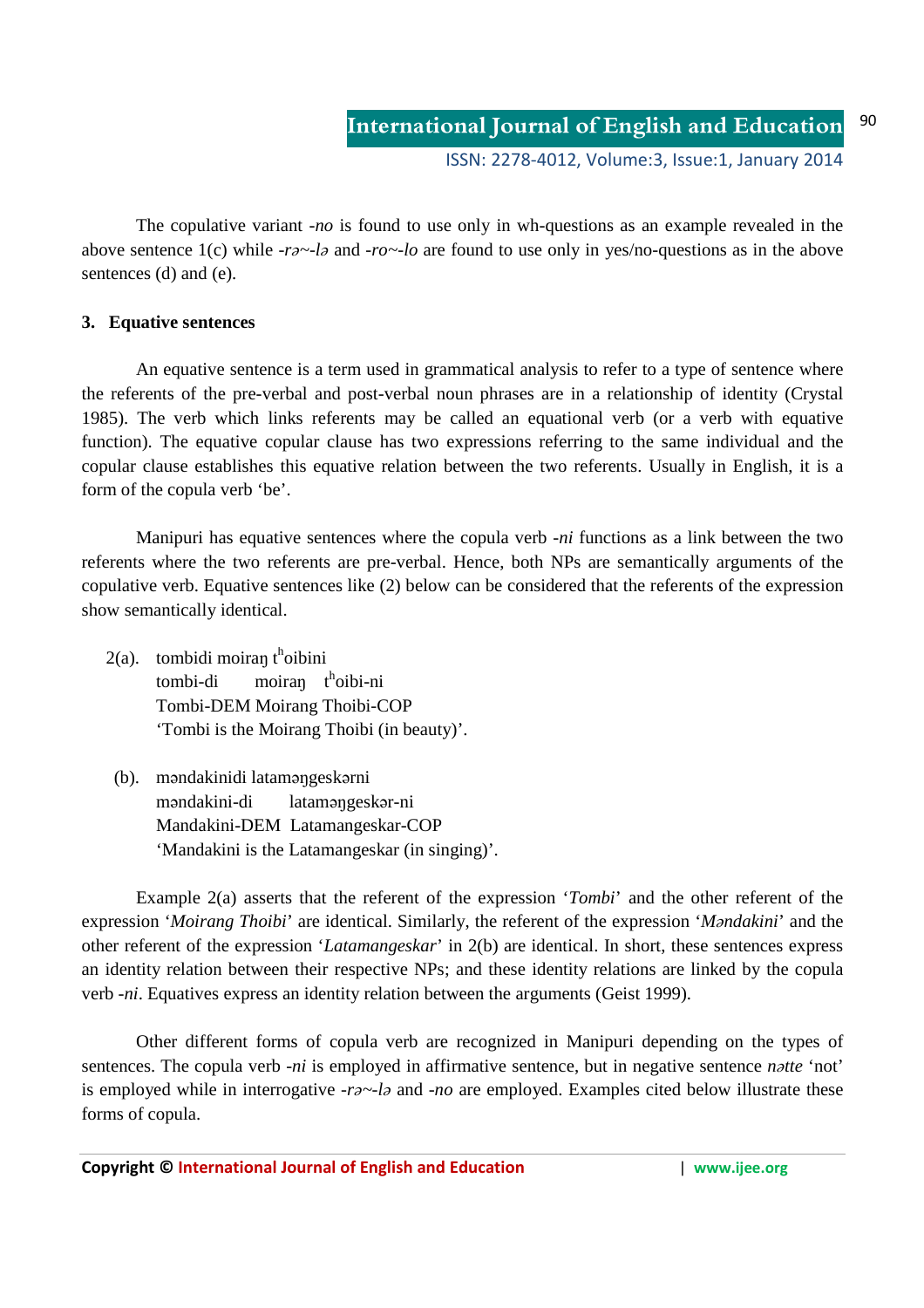ISSN: 2278-4012, Volume:3, Issue:1, January 2014

- $3(a)$ . məhak t<sup>h</sup>oibini məhak t<sup>h</sup>oibi-ni she Thoibi-COP 'She is Thoibi'.
	- $(b)$ . məhak t<sup>h</sup>oibi nətte  $m$ əhak t<sup>h</sup>oibi nət-te-i she Thoibi be-NEG-ASP 'She is not Thoibi'.
- $(c)$ . məhak t<sup>h</sup>oibirə məhak t<sup>h</sup>oibi-rə she Thoibi-COP 'Is she Thoibi?'
	- (d). məhak kənano məhak kəna-no she who -COP 'Who is she?'

The two arguments are linked by different forms of copula since the structure of sentences is different. These sentences demand for an identification. Having confronted with such semantic notion, an equative sentence in Manipuri falls into the categories such as Identification and Class Inclusion.

## **3.1 Identification**

 $4(a)$ . məhak t<sup>h</sup>oibini məhak t<sup>h</sup>oibi-ni she Thoibi-COP 'She is Thoibi'.

> (b). əi kumarni əi kumar-ni I Kumar-COP 'I am Kumar'.

The second referent is identified by the copulative verb -*ni* 'be' which functions as a link showing an equal relationship with the first referent. The copula verb -*ni* links the NP *məhak* 'she' with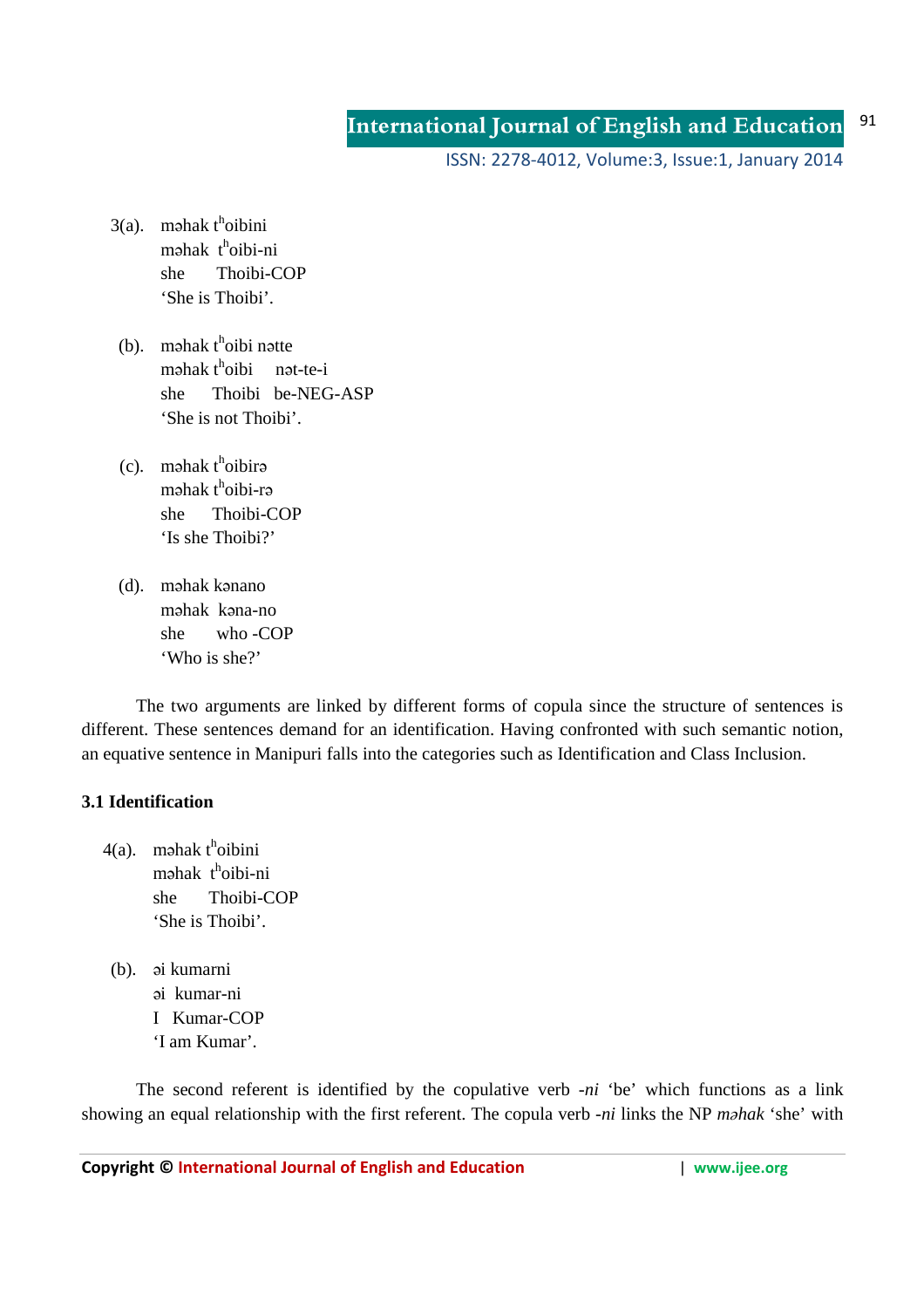ISSN: 2278-4012, Volume:3, Issue:1, January 2014

the other NP '*Thoibi*' appearing as the two arguments of the sentence 4(a). In similar fashion, '-*ni*' links the first argument *əi* 'I' with the other argument '*Kumar*' in 4(b). Both the sentences express an identity relation.

### **3.2 Class Inclusion**

- 5(a). əŋaŋdu nupani əŋaŋ-du nupa-ni baby-DEM boy-COP 'The baby is a boy'.
- (b). (dramagi) heroindu nupani drama-gi heroin-du nupa-ni drama-GEN heroin-DEM man-COP 'The heroin (in drama) is a man (man acts as a woman)'.

Sentences in (5) are equative sentences of class inclusion. The referent of the expression *əŋaŋdu*  'baby+DEM' and *nupa* 'man' in other referent of the expression in 5(a) are identical and expressing the class inclusion of the referent '*man*'. Similarly, it happens in sentence 5(b) too that the referent of the expression *heroindu* 'heroin+DEM' and *nupa* 'man' in other referent of the expression are identical and expressing the class inclusion of the referent *nupa* 'man.

### **4. Predicational sentences**

Predicational copular clauses like other predicational clauses tell something about the referent of the subject. According to Carlson (1977) and Diesing (1992), predicates had been classified into stagelevel and individual-level in standard literature of semantics. The predicate which refers to a temporary state of the individual is known as a stage-level predicate and the predicate that refers to some permanent property of the individual is called an individual-level predicate.

In Manipuri, copular sentences, other than equative, sentences such as predicational sentences and specificational sentences are distinguished. In a predicational sentence like 6(a) below, the property expressed by the predicate NP *oja* 'teacher' is predicated of *mani* 'Mani'. Such expression is interpreted as a predicational sentence (Geist 1999).

6(a). məni oɉani məni oja-ni Mani teacher-COP 'Mani is a teacher'.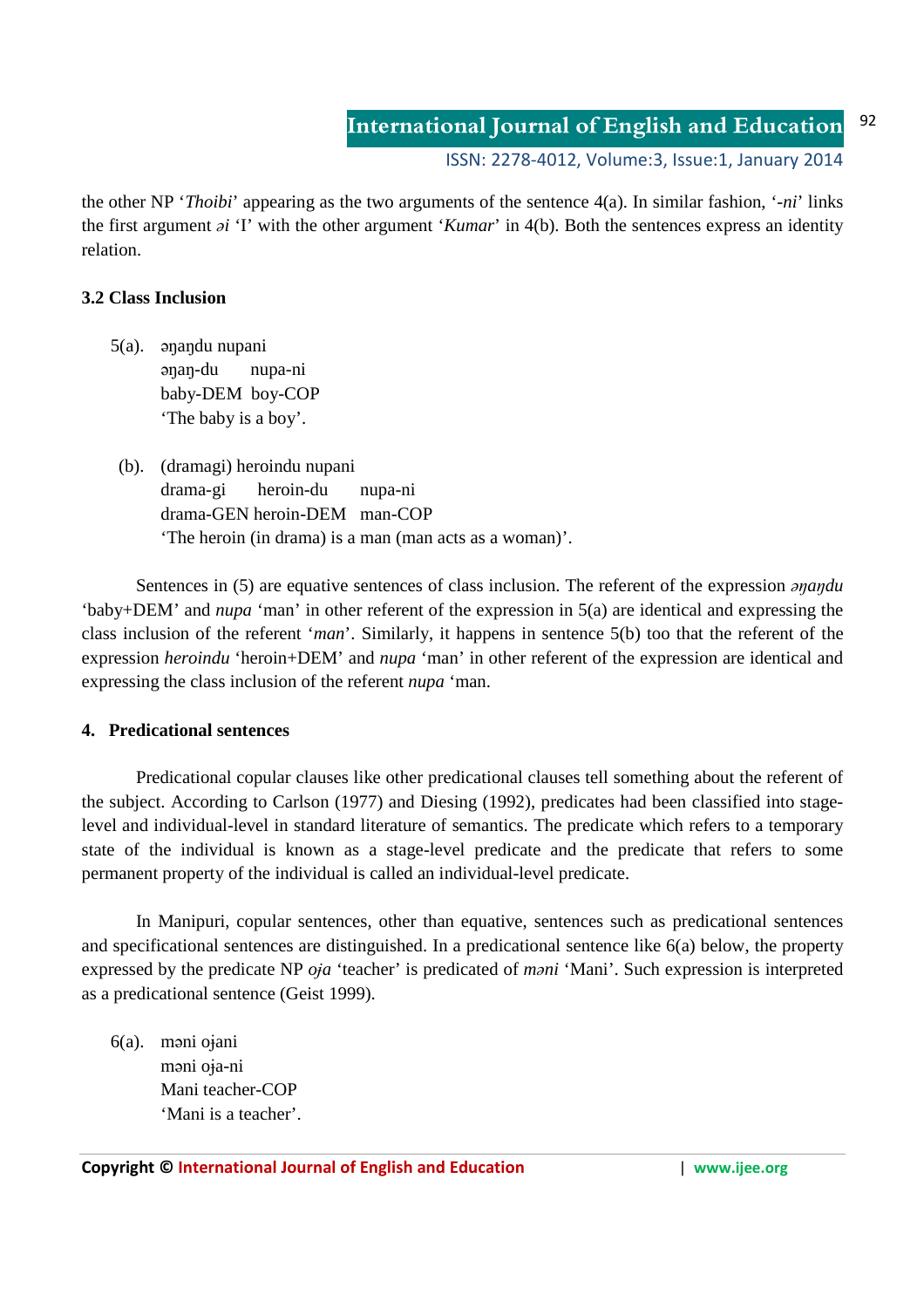(b). Kumar pailotni Kumar pailot-ni Kumar pilot -COP 'Kumar is a pilot'.

In a similar fashion with  $6(a)$ , in the predicational sentence like  $6(b)$ , the property expressed by the predicate NP *pailot* 'pilot' is predeicated of '*Kumar*', the first referent of the sentence and is interpreted as a predicational sentence. In short, the property of being a teacher in 6(a) is assigned to '*Mani*' and the property of being a pilot in 6(b) is assigned to '*Kumar*'.

## **5. Specificational sentences**

Some authors assume a further type of copular sentences which is called 'Specificational sentences'. Such a sentence specifies the value of the description given by NP1 (Heggie, 1988). Focusing on sentences in (7) below specificational sentences can be analyzed.

- 7(a). prəsidendu ciŋlenni prəsiden-du ciŋlen-ni president-DEM Chinglen-COP 'The president is Chinglen'.
- (b). oɉadu bobini oia-du bobi-ni teacher-DEM Bobi-COP 'The teacher is Bobi'.
- $(c)$ . mihatpədu b<sup>h</sup>imni mihat-pə-du  $h^{h}$ im-ni man-kill-NZR-DEM Bhim-COP 'The murderer is Bhim'.

Heggie (1988) considers such copular sentences as specificational sentences because, intuitively, NP2 specifies the 'value' of the description given by NP1. In 7(a), *prəsidentdu* 'president+DEM' (NP1) restricts the variable for which NP2 specifies the referent of '*chinglen*' as a value. Similarly, *ojadu* 'teacher+DEM' in 7(b) restricts the variable for which NP2 specifies the referent of '*bobi*' as a value. The same is happened also in sentence  $7(c)$ .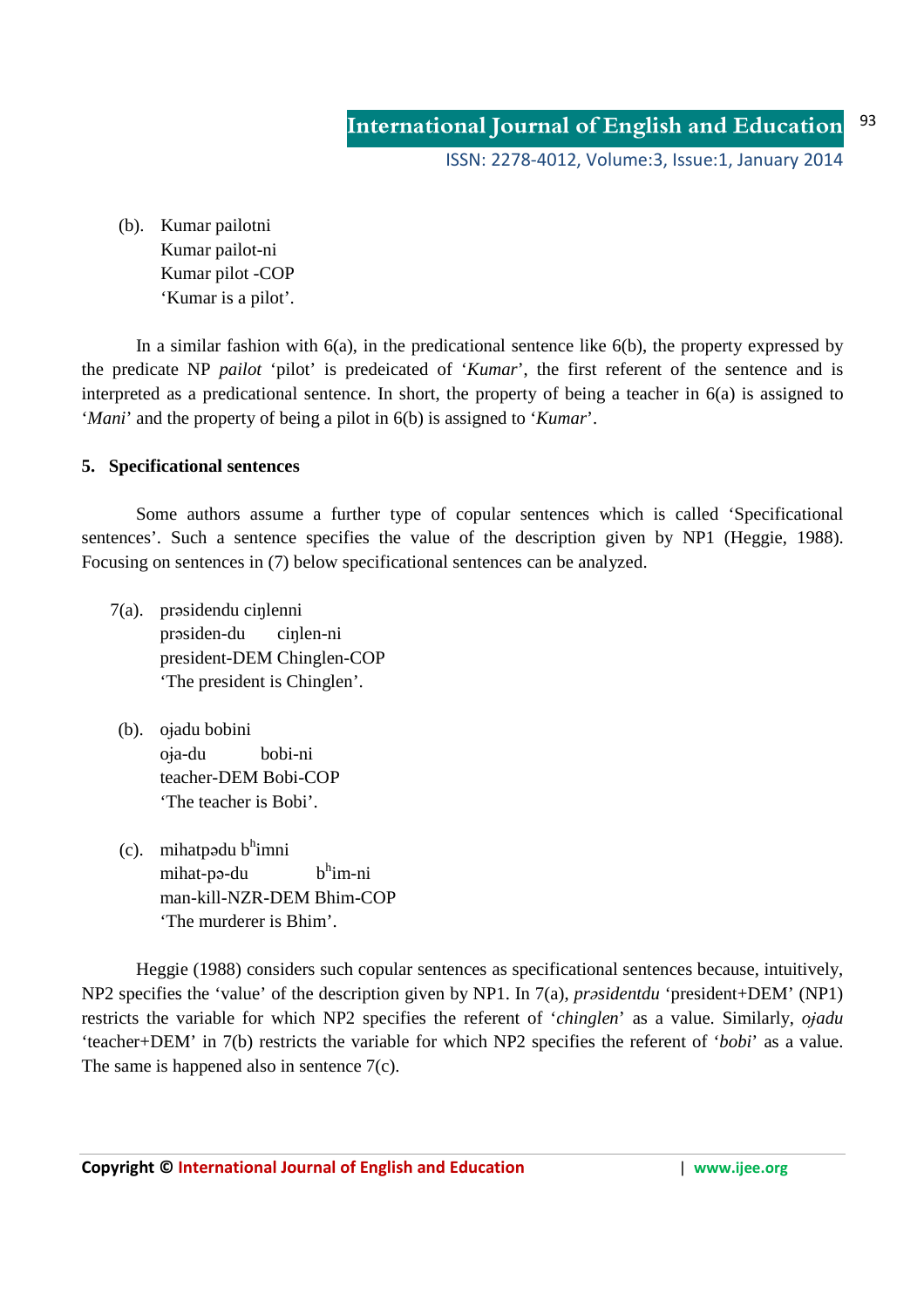ISSN: 2278-4012, Volume:3, Issue:1, January 2014

 In specificational sentences given in (7), NP2 is clearly referential. However, the denotational status of NP1 is controversial. In some accounts, NP1 is analyzed as a predicative NP and the sentence is considered an inverse predicational sentence. If NP1 is analyzed as referential, then the sentence can be classed as equative as assumed by Heycock and Kroch (1999).

 It is worth to keep observations from the above analysis of copular sentences that specificational sentences are related to predicational sentences and can be syntactically analyzed as predicate inversions. All predicate expressions occurring in the predicative position in predicational sentences can also occur in the initial position of specificational sentences as stated by (Heycock and Kroch, 1999: 379). Hence, in sentences (6) above, the predicative expressions occurring in the predicative position like *oja* 'teacher' in 6(a) and *pailot* 'pilot' in 6(b) can occur in the initial position with a demonstrative *du* (without which the expression is treated as '*noun in apposition*') so as to become specificational sentences as cited in (8) below.

- 8(a). ojadu manini oja-du mani-ni teacher-DEM Mani-COP 'The teacher is Mani'.
	- (b). oɉa manini oɉa mani-ni teacher Mani-COP 'It is teacher, Mani'.
	- (c). pailottu kumarni pailot-tu kumar-ni pilot-DEM Kumar-COP 'The pilot is Kumar'.
	- (d). pailot kumarni pailot kumar-ni pilot Kumar-COP 'It is pilot, Kumar'.

Sentences 8(b) and 8(d) are the expressions which use the nouns in apposition. When these noun phrases are separated with the demonstrative attaching to the first NP as in 8(a) and (c), the expression becomes a specificational one since it specifies the 'value' of the description *ojadu* 'teacher+DEM' in 8(a) and *pailottu* 'pilot+DEM' in 8(c). Mention may be made here about the topic-comment-structure in predicational sentences in comparison to sepecificational sentences. The predicational sentence in 9(a)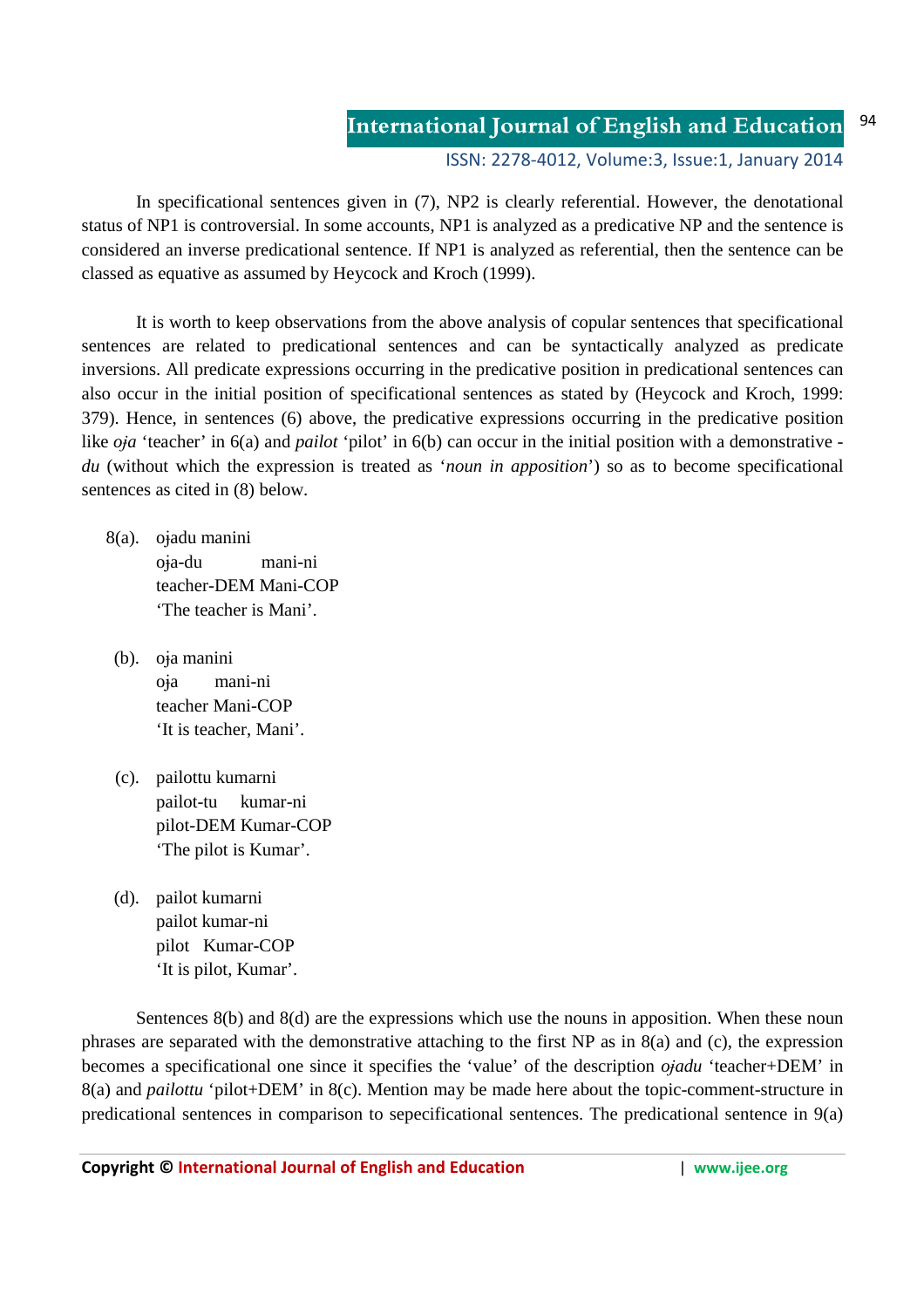ISSN: 2278-4012, Volume:3, Issue:1, January 2014

below is about the *bhim* 'Bhim', hence this expression is the topic. However, the specificational sentence in 9(b) below is about the *mihatpa* 'murderer' that is, about the murderer or more correctly, about somebody who is the murderer, hence, *mihatpə* 'murderer' serves as topic.

- 9(a). b<sup>h</sup>im mihatpəni b<sup>h</sup>im mi-hat-pə-ni Bhim man-kill-NZR-COP 'Bhim is murderer'.
	- $(b)$ . mihatpədu b $^{\text{h}}$ imni mi-hat-pə-du b<sup>h</sup> h<sup>h</sup>im-ni man-kill-NZR-DEM Bhim-COP 'The murderer is Bhim'.

In the predicational sentence  $9(a)$ , the topic  $b^h$ *im* 'Bhim' is referential and hence, satisfies the topic hood requirement proposed by Reinhart (1982). In the specificational sentence 9(b), *mihatpədu* 'the murderer' is analyzed as an expression which serves as topic. This suggests that the choice of a noun phrase as the topic expression of a given sentence is sensitive to the semantic properties of this noun phrase.

### **6. Conclusion**

On the basis of the above discussion it can be concluded that Manipuri makes use of copula -*ni* with its variant phonological representations such as, -*no, -ne, -ro~lo* and *-rə~-lə*. Of these variants -*no* is used only in wh-questions while *-rə~-lə* and -*ro~lo* are used only in yes/no questions.

Two referents which are pre-verbal are linked by the copulative verb in equative clause constructions. Equative clauses express an identity relation between their constituent NPs. It is found the negative form *natte* 'not' is employed to negate the copulative verb -*ni*, as in the sentences below-

- 10(a) məhak ojani məhak oɉa-ni he teacher-COP 'He is a teacher'.
- (b) məhak oɉa nətte məhak oja nət-te-i he teacher be-NEG-ASP 'He is not a teacher'.